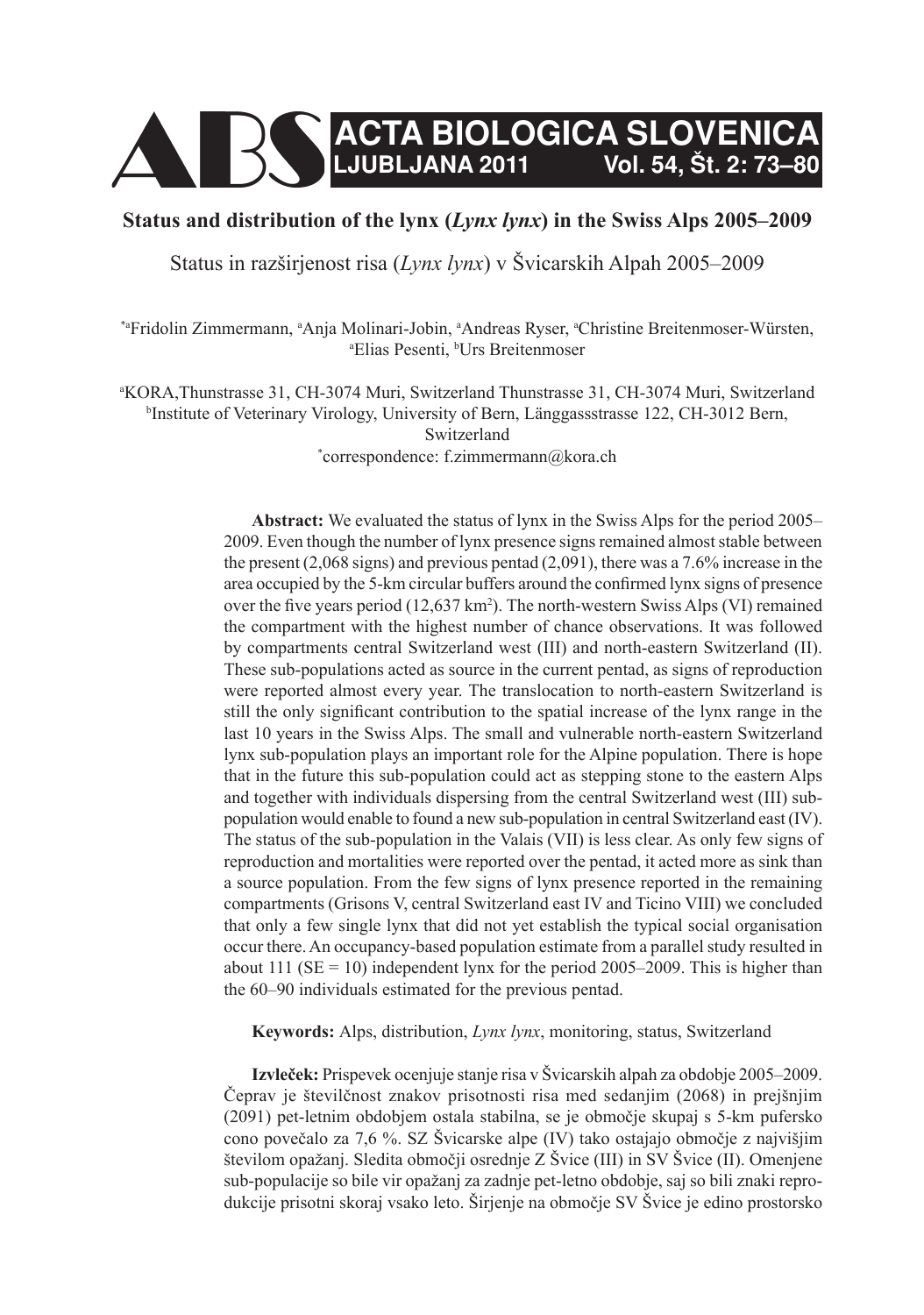povečanje areala v Švicarskih alpah v zadnjih 10 letih. Majhne in ranljive SV švicarske sub-populacije risa imajo pomembno vlogo za vzdrževanje risa v Švicarskih alpah. Ostaja upanje, da bo ta populacija odigrala vlogo odskočne deske do V Alp in skupaj s posameznimi osebki, ki prihajajo iz osrednje švicarske »sub-populacije (III)« in bo omogočila nastanek nove sub-populacije v osrednji V Švici (IV). Stanje sub-populacije na območju Valais (VII) je manj jasno. Ker je za zadnje pet-letno obdobje znanih le malo znakov reprodukcije in smrtnosti, predstavlja bolj ponor kot vir. Na podlagi znakov risove prisotnosti na ostalih območjih (Grisons (V), osrednja V Švica (IV) in Ticino (VIII)) smo zaključili, da se tam pojavljajo posamični osebki, ki se še niso povezali v populacijsko strukturo. Po ocenah modela zasedenosti prostora (occupancy models) iz vzporedne študije ocenjujejo 111 (SE = 10) neodvisnih osebkov za obdobje 2005–2009. To je precej več kot 60–90 osebkov ocenjenih za prejšnjo petletko.

**Ključne besede:** Alpe, razširjenost, *Lynx lynx*, monitoring, status, Švica

# **Introduction**

Two lynx (*Lynx lynx*) populations are currently present in the Alps originating from the reintroduction done in the 1970s. One lies in the western Alps in Switzerland and one in the Slovenian Alps, expanding into Italy and Austria. Switzerland harbours the most vital sub-population (Molinari-Jobin et al. 2010) and thus has a great responsibility regarding the conservation of the Alpine lynx population which has still to be considered as endangered according to the IUCN Red List criteria.

Forty years after the first reintroduction, less than 20% of the whole suitable habitat in the Alps has been recolonized by the species, despite considerable efforts at the national and international level to expand the existing lynx areas. In Switzerland large parts of central Switzerland east, the Grisons, and Ticino are not yet colonized by lynx (Zimmermann et al. 2010a). Lynx experts from the Alps considered illegal killing, habitat fragmentation and anthropogenic accidents to be the main reasons for this slow expansion (Molinari-Jobin et al. 2010).

In Switzerland the main conflict is with hunters who compete with lynx for game, and who fear that high lynx densities diminish ungulate game (Breitenmoser et al. 2010). A side effect of this conflict is that the local authorities become reluctant to actively conserve lynx. A possible solution proposed by hunters' associations and wildlife managers, may be a controlled legal harvest to supress illegal killing. In parallel, this solution might increase the willingness of new cantons to actively reintroduce lynx as this new legislation would give them the rights to intervene under some circumstances. The Swiss Lynx Concept established in 2000 and updated in 2004 defines the general conservation and management goals, the co-operation between the FOEN and the cantons. Besides the removal of stock raiders and the translocation from high density areas to areas not yet colonized to foster the spatial expansion of the lynx population, the Swiss Lynx Concept foresees that lynx are reduced through controlled hunting, if the impact of the lynx predation on roe deer and chamois is considered too strong. However this needs a revision of the hunting ordinance. The consultation of the hunting ordinance ended in October  $10<sup>th</sup> 2011$ . By mid-2012 the Federal Council will adopt the report of the consultation and the ordinance.

To counterbalance the slow expansion of the lynx population in Switzerland, six lynx were translocated in 2001 from the north-western Alps to north-eastern Switzerland. Another three from the Jura Mts. followed in 2003. All animals were fit with radio-collars in order to follow their movements, reproduction events and mortalities. In Switzerland the translocation of a total of 6 lynx to the north-east in 2001–2003 (Ryser et al. 2004) led to an increase of 7% of the lynx distribution range in the whole Alps (Molinari-Jobin et al. 2010). The monitoring conducted in winter 2005/06 in north-eastern Switzerland revealed that the lynx number was critically low (Ryser et al. 2006). Subsequently, in 2006 the north-eastern Swiss cantons and the FOEN based on recommendations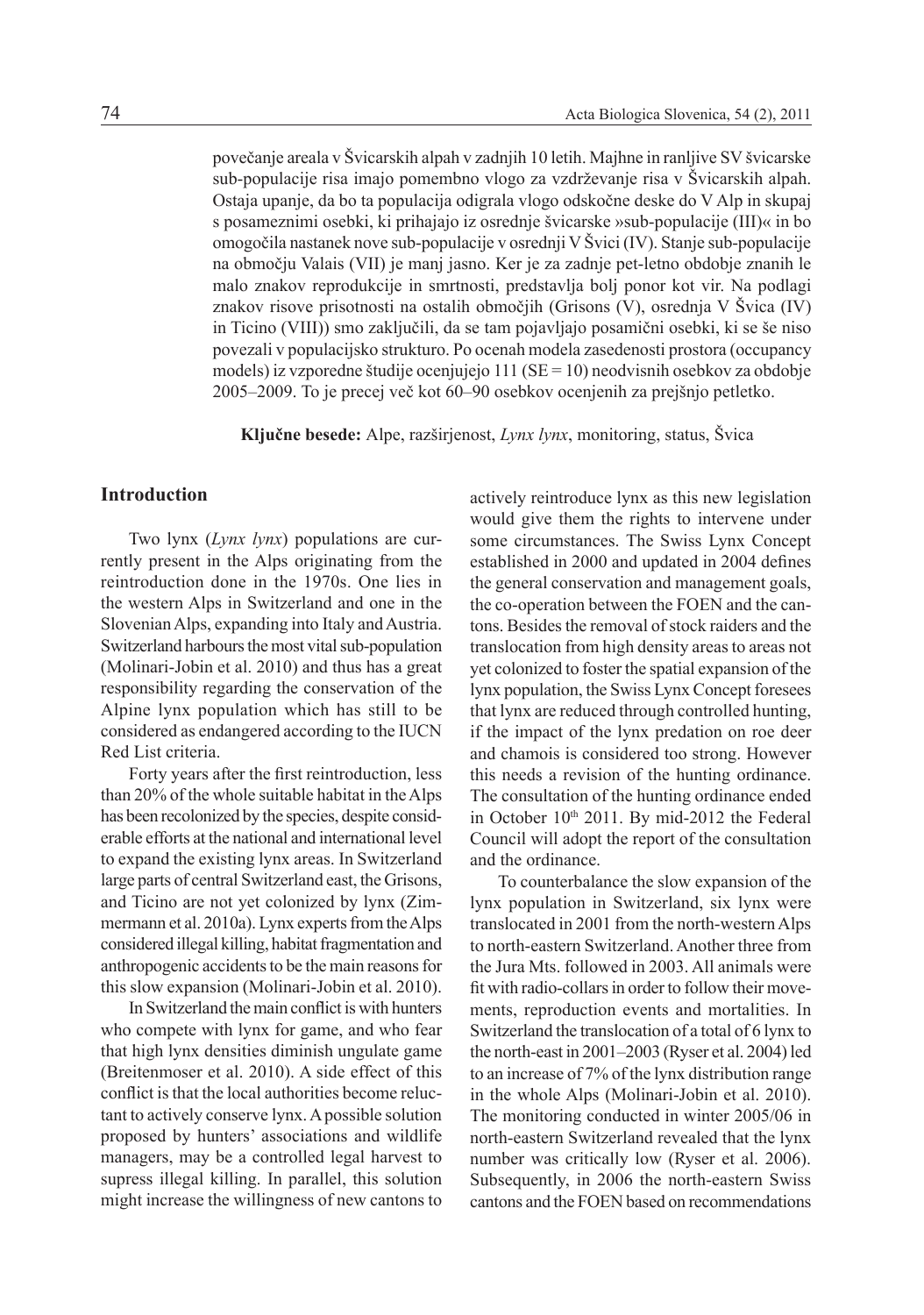from the program KORA decided to restock the north-eastern Switzerland lynx sub-population with additional 3–4 individuals that should mainly originate from the Jura Mts. to increase the chance of mixing up the genes of both meta-populations (Jura Mts. and Alps). In 2007, one male and one female lynx were translocated from the Jura Mts. and north-western Swiss Alps, respectively. Another female was translocated in 2008 from the Jura Mts. (KORA unpublished data). Similarly to the 2001 and 2003 translocations all individuals were fit with radio-collars to monitor the fate of individuals during the first years after their release. The translocation project ended in 2009 and was since then integrated into the national monitoring.

The purpose of this report is to evaluate the status of lynx in the Swiss Alps for the period 2005–2009.

# **Material and methods**

For organizational purposes, Switzerland was divided into 8 large carnivore management compartments, taking into account natural and artificial barriers to natural spread of lynx as well as political borders (Fig. 1). We used a stratified approach to monitor the lynx population (Breitenmoser al. 2006) as financial resources are restricted. There is a stratification in space (national level, compartments and smaller reference areas within compartments), in time (e.g. chance observations are gathered year round whereas systematic camera-trapping, which is very labor intensive, is conducted every 2 to 3 years in smaller reference areas) and in the datasets according to the type of observation and their validity (e.g. SCALP criteria; Molinari-Jobin et al. in press). On the national level questionnaires are sent on yearly bases to all game wardens of Switzerland (Capt et al. 1998). These questionnaires provide basic information about the detection/non detection of lynx, mortality, and reproduction as well as a subjective assessment of the trend of the lynx "population" within each game warden's surveillance area over the whole Switzerland. Chance observations (sightings, tracks, wildlife killed) are gathered year round at the national and compartment level. Livestock killed by lynx need to be confirmed by trained people to be compensated,

mainly game wardens. All damages to livestock reported are published online on our webpage. This allows an open review when permission for removal of an individual lynx as stockraider is issued by the cantons of the corresponding compartment and the FOEN. Opportunistic cameratrapping, where camera-traps are set on ideal occasions principally at fresh kills, is conducted at the compartment level. At a smaller scale in reference areas  $(680-1,601 \text{ km}^2)$  within three large carnivore compartments (II, III and VI) we estimated the number of lynx using photographic capture-recapture models (e.g. Zimmermann et al. 2010b). These data are reported each year in our national large carnivore monitoring reports (e.g. Zimmermann et al. 2010a) to make this information available to the members of the lynx monitoring network, the decision makers, the NGOs and the general public.

On the national level, five sources of information on the presence of lynx are available: (1) reports of lynx killed or found dead, or young orphaned lynx caught and put into captivity; (2) opportunistic camera trapping where camera-traps are set for ideal occasion, mainly at fresh kills; (3) samples confirmed by means of genetic analysis; (4) records of livestock killed by lynx; and (5) chance observations of wild prey remains, tracks, scats, sightings, and vocalisations. Three levels of reliability were distinguished according to the possibility to verify an observation (Molinari-Jobin et al. in press): Category 1 (C1) represent the hard facts (i.e. direct signs), e.g. all reports of lynx killed, found dead or removed from the wild as young orphaned lynx and put into captivity, as well as opportunistic photographs of lynx. We also include all samples that were identified to be lynx by means of genetic analysis in this category. All lynx photographs of one or more individuals taken at a kill were counted as a single detection. Lynx photographs taken at a given site along a trail were counted as single detection for each night even though several lynx were pictured the same night (this happened only on rare occasions). Category 2 (C2) represent all records of livestock killed, wild prey remains and tracks confirmed by trained people, e.g. mainly game wardens. As all game wardens were instructed how to recognize signs of lynx presence, these records are mostly an objective proof of lynx presence, though both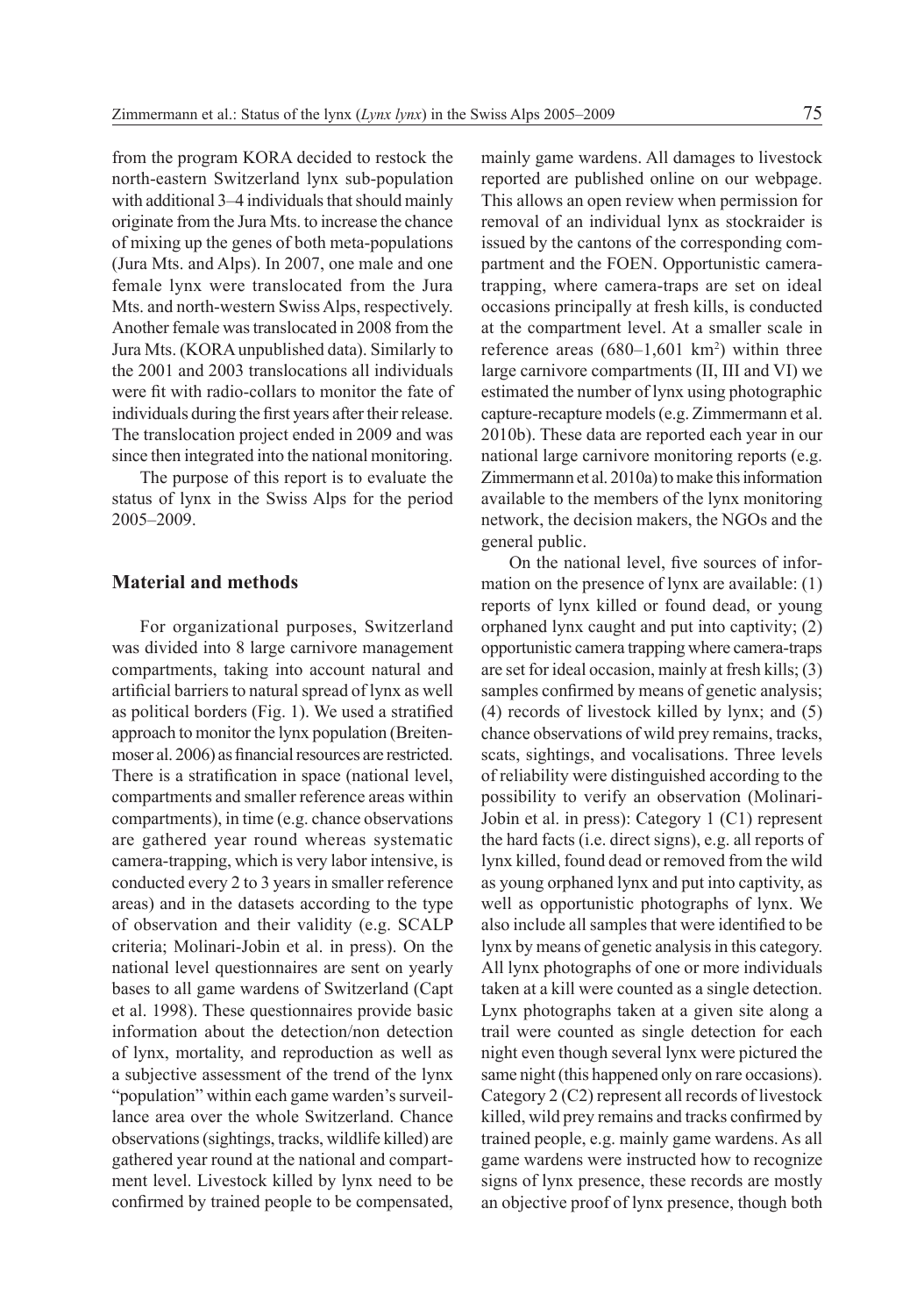errors and even deception may occur. Category 3 (C3) represent chance observations of all wild prey remains and tracks reported by the public as well as all sightings, scats and vocalisations, e.g. mainly indirect signs that can hardly be verified. The information about reproduction came from three different data sets: chance observations of juvenile lynx, photographs of juvenile lynx during the opportunistic camera-trapping and juvenile lynx found dead or captured as orphans for removal from the wild.

To be able to compare the spatial range of the lynx population for the pentad 2005–2009 with those reported in previous status reports (Molinari-Jobin et al. 2006), we computed two different measures of the spatial range: (1) the minimum convex polygon (MCP) encompassing all signs of presence belonging to category 2; and (2) a circular buffer of 5-km around the C2 signs of presence, resulting in an area of about 80 km² around each confirmed sign of presence. This area corresponds roughly to an average female lynx home range size in the Alps (Breitenmoser-Würsten et al., 2001).

### **Results**

The number of signs of presence recorded in the Swiss Alps from 2005–2009 (2,068) remained stable compared to the previous pentad (2,091; Molinari-Jobin et al. 2006). Signs of presence (C1–C3) were reported from all compartments, the fewest in the compartment Ticino (VIII) with 8 and the most in the north-western Swiss Alps (VI) with 966 (Fig. 1). Intermediate values were found in the remaining compartments (345 in compartment II, 424 in III, 70 in IV, 68 in V, and 187 in VII).

A total of 155 damages to livestock were reported (Table 1), which is less than one fourth of the number reported for the previous pentad (543). On the other hand, the number of wild prey remains reported almost doubled (801 compared to 449 in the previous pentad).

With 30 the number of lynx found dead or removed from the wild remained almost stable compared to the previous pentad. Most losses occurred in the north-western Swiss Alps (16) and in central Switzerland west (11), followed by northeastern Switzerland (2) and the Grisons (1).

The signs of reproduction showed almost the same pattern as the reported lynx mortalities (Fig. 2). The largest part of signs of reproduction came from compartments VI (32), II (32) and III (23). The remaining, all unconfirmed signs except one, came from the Valais (VII) with two, from central Switzerland east (IV) with one and from the Grisons with two of which one was a confirmed sign of reproduction, although it came from a juvenile lynx originating from north-eastern Switzerland (II) that died in Grisons during its dispersal.

As in the previous pentad, 71% of the signs of presence belong to the C1 and C2 category and thus have been confirmed. C1 signs of presence considerably increased in north-eastern and central Switzerland west

| <b>CATEGORY 1</b>           | 2005           | 2006           | 2007 | 2008           | 2009           | <b>Total</b> |
|-----------------------------|----------------|----------------|------|----------------|----------------|--------------|
| Photo                       | 22             | 23             | 41   | 42             | 48             | 176          |
| Dead lynx                   | 3              | 4              | 4    | 9              | 10             | 30           |
| Genetic sample              |                | $\overline{2}$ | 1    | $\overline{2}$ | 1              | 6            |
| Total                       | 25             | 29             | 46   | 53             | 59             | 212          |
| <b>CATEGORY 2</b>           |                |                |      |                |                |              |
| Livestock killed            | 31             | 28             | 47   | 21             | 28             | 155          |
| Wild prey remains           | 136            | 119            | 148  | 170            | 228            | 801          |
| Tracks                      | 50             | 54             | 58   | 60             | 70             | 292          |
| <b>Total</b>                | 217            | 201            | 253  | 251            | 326            | 1,248        |
| <b>CATEGORY 3</b>           |                |                |      |                |                |              |
| Wild prey remains           | 6              | 11             | 15   | 9              | 13             | 54           |
| Tracks                      | 10             | 18             | 15   | 8              | 5              | 56           |
| Sightings                   | 82             | 87             | 87   | 97             | 113            | 466          |
| Vocalisations               | 1              | 3              | 12   | 5              | $\overline{2}$ | 23           |
| Scats                       | $\overline{2}$ | $\overline{c}$ | 1    | 3              | 1              | 9            |
| <b>Total</b>                | 101            | 121            | 130  | 122            | 134            | 608          |
| <b>Total all categories</b> | 343            | 351            | 429  | 426            | 519            | 2,068        |

Table 1: Number of lynx records collected per year and category from 2005–2009.

Tabela 1: Število zbranih podatkov o znakih prisotnosti risa po letih in kategoriji v obdobju 2005–2009.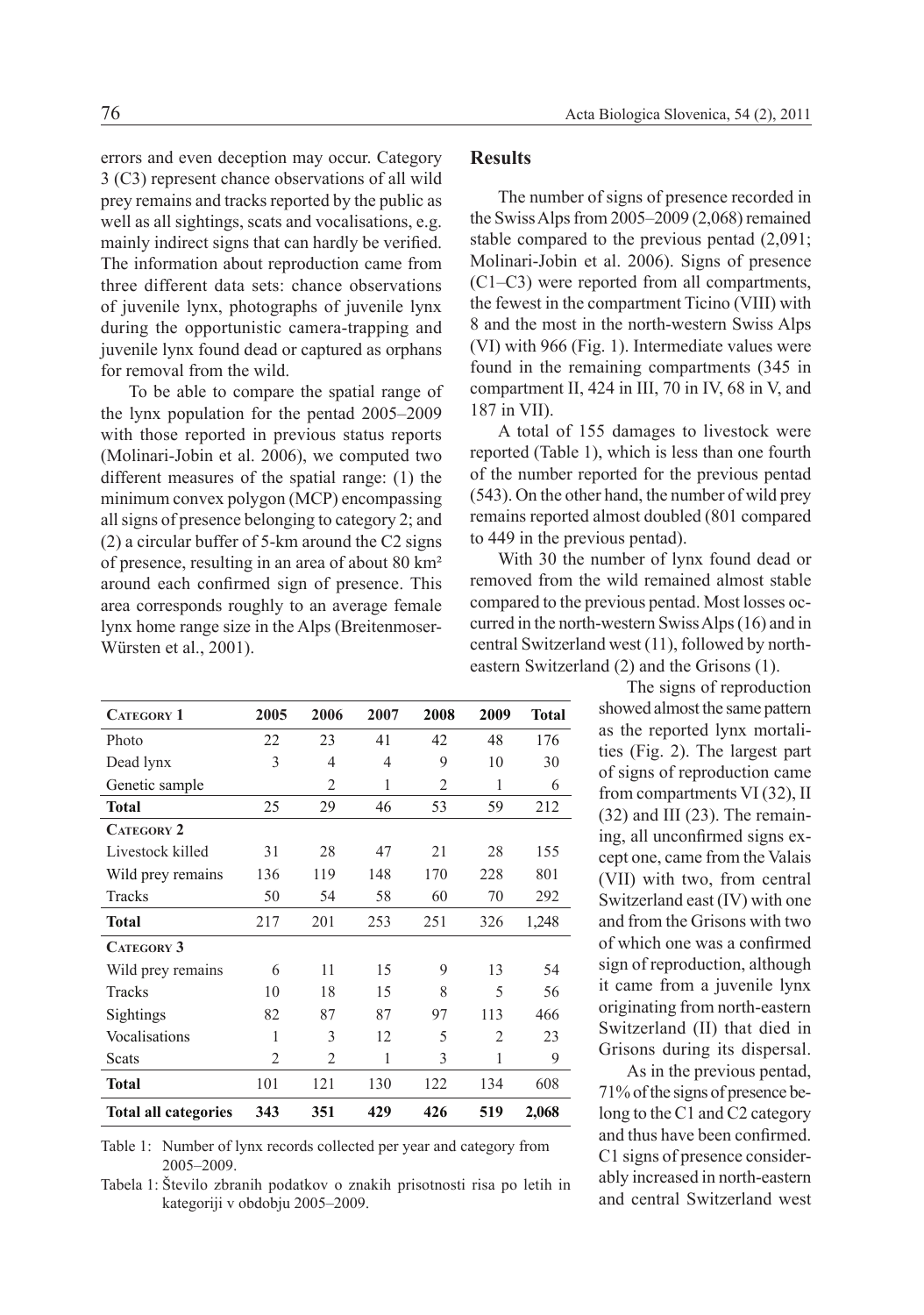

Figure 1: Distribution of lynx signs of presence in Switzerland for the five-year period 2005 to 2009. (a) Category 1 data: dead lynx or lynx removed from the wild  $=$  stars, photos  $=$ squares and genetic proof = dots. (b) Category 2 data: killed livestock = dots, confirmed wild prey remains and tracks = triangles. (c) Category 3 data: unconfirmed wild prey remains and tracks, sightings, vocalisation and scats = triangles. The roman numbers refer to the management compartments  $(I = Jura$ Mountains, not considered here,  $II = North$ eastern Switzerland, III = Central Switzerland



west, IV = Central Switzerland east, V = Grisons, VI = North-western Swiss Alps, VII = Valais and VIII  $=$  Ticino).

Slika 1: Razporeditev znakov prisotnosti risa v Švici za petletno obdobje 2005–2009. (a) Kategorija podatkov C1: mrtvi risi alirisi odvzeti iz narave = zvezde, fotografije = kvadrati in genetski dokazi = pike. (b) Kategorija podatkov C2: napadi na drobnico = pike, potrjeni ostanki naravnega plena in sledi = trikotniki. (c) Kategorija podatkov C3: ne potrjeni ostanki naravnega plena, sledi, opažanja, oglašanja in iztrebki risa = trikotniki. Rimske številke se nanašajo na upravljalske oddelke (I = Jura, tukaj ni obravnavano, II = severovzhodna Švica, III = osrednja Švica – zahod, IV = osrednja Švica – vzhod, V = Graubünden, VI = severozahodne švicarske Alpe, VII = Valais in VIII = Ticino).

compared to the previous pentad. C1 category data disappeared completely from western Grisons but in parallel some hard facts appeared for the first time in the northern part of the Grisons close to compartment II, where lynx were translocated. Category 2 signs of presence are more sparsely distributed in the western part of the Grisons compared to the previous pentad. For the first time in central Switzerland west (III) some confirmed signs of presence (C2) were recorded South to the Napf region.

The MCP encompassing all C2 signs of lynx presence increased from 20,166 km2 in 2000–2004 to 27,487 km2 in 2005–2009. The 5-km buffer around the C2 data resulted in a range estimate of  $12,637 \text{ km}^2$  compared to  $11,736 \text{ km}^2$  for the previous pentad (2000–2004).

## **Discussion**

### *Development of lynx signs of presence*

About 47% of lynx signs of presence that were reported for this pentad stem from the north-western Swiss Alps (VI) although this compartment contains only about 18% of the suitable lynx habitat in the Swiss Alps (based on  $10x10$ -km cells containing  $\geq 10\%$  of suitable habitat fragment > 50 km<sup>2</sup>; Zimmermann et al. in prep.). It is followed by compartments central Switzerland west and north-eastern Switzerland with 20.5% and 17%, respectively although the suitably habitat in these compartments makes up only 8% and 11.7% of the suitable lynx habitat, respectively. Each of the remaining compartments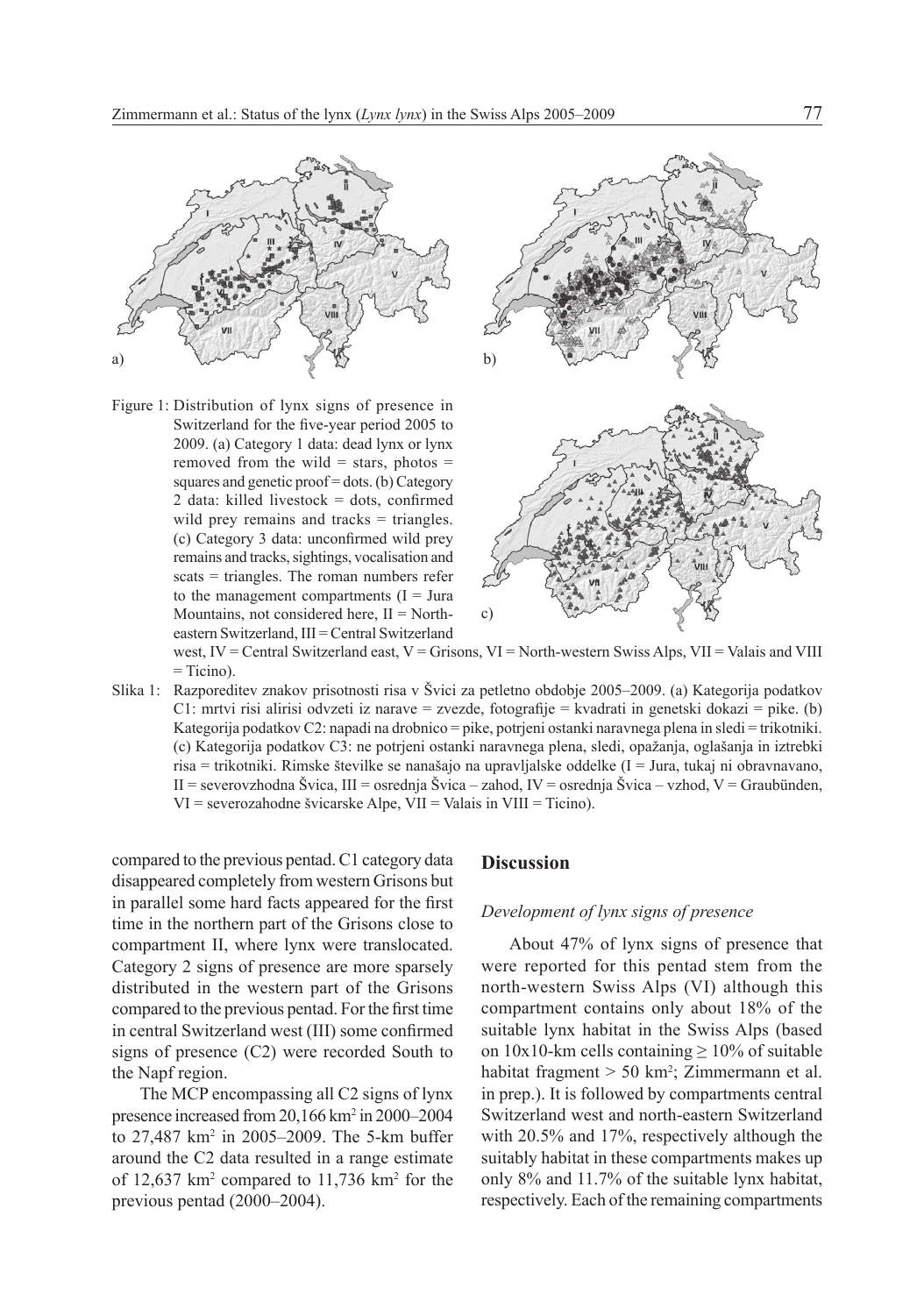

- Figure 2: Information about reproduction from three different sources: chance observations = triangles, dead lynx or lynx removed from the wild = stars and opportunistic camera-trapping = squares.
- Slika 2: Informacije o reprodukciji iz treh različnih virov: naključna opažanja = trikotniki, mrtvi risi ali risi odvzeti iz narave = zvezde in oportunistični posnetki s foto-pastmi = kvadrati. Table captions.

(IV, V, VII and VIII) contained less than 10% of chance observations that were reported over the five year period although the suitable habitat within these compartments makes up 9% to 25% of the suitable lynx habitat.

In the previous pentad (2000–2004) signs of reproduction were mainly reported in compartments north-western Swiss Alps (VI) followed by central Switzerland west (III) and the Valais (VII) with very few signs. In north-eastern Switzerland (II), where lynx were translocated since 2001, signs of reproduction were only reported for the year 2003. In the current pentad (2005–2009) juvenile lynx were observed and reported every year in compartments north-western Swiss Alps (VI), north-eastern Switzerland (II) and central Switzerland west (III). In the Valais (VII) reproduction was only reported in 2006 and 2007. Even though a juvenile lynx was found dead in the Grisons in 2008, this lynx originated from north-eastern Switzerland (II) as revealed by genetic analyses (Breitenmoser-Würsten 2009). In 2009 for the first time an isolated sighting of a juvenile lynx (C3) was reported in the southern Grisons (V) close to the border with the canton of Ticino (VIII). This needs however to be confirmed in the next pentad. In 2003 compartment central Switzerland east (IV) faced immigration of female AIKA that was

translocated to north-eastern Switzerland (Ryser et al. 2004). Even though female AIKA was still present in this compartment in 2009, when she was photographed by a camera-trap set along a trail, no signs of reproduction were documented from 2005 to 2009 in the area known to be occupied by this female from the radio-telemetry and camera-trapping studies indicating a lack of males in this area. The only sign of reproduction that was reported in 2009 is an unconfirmed sighting of a juvenile lynx that was located at the south-western corner of the compartment nearby the border with central Switzerland west (III).

Mortality showed almost the same spatial pattern as reproduction. In pentad 2000–2004 lynx found dead or removed from the population were reported every year only in compartment north-western Swiss Alps. In compartment north-eastern Switzerland they were reported in 2003 in 2004 and in the Valais only in 2004. In the current pentad, with the exception of the Valais from where no mortality was reported, mortality events were additionally reported in compartments central Switzerland west and the Grisons. Although the juvenile lynx found dead in the Grisons originated from the north-eastern Switzerland lynx sub-population (Breitenmoser-Würsten 2009).

The damages to livestock in the current pentad make only one fourth of those reported in the pentad 2000–2004 and were as in the previous pentad mainly located in the north-western Swiss Alps. The possible reasons for this decrease are twofold. First, efficient prevention measures were implemented in the hot spots where damages occurred regularly in the past in the north-western Swiss Alps. Second the roe deer numbers have increased in the north-western Swiss Alps in recent years according to the observations reported by game wardens. Therefore lynx do not need to switch to sheep as they find enough wild ungulates to prey on (Breitenmoser et al. 2010).

Even though the number of lynx presence signs slightly decreased between both pentads, the areas covered by the MCP encompassing all C2 data  $(27,487 \text{ km}^2)$  and the 5-km circular buffer around the C2 data  $(12,637 \text{ km}^2)$  increased by about 36% and 7.6%, respectively. The MCP of the C2 data is about two times larger than the 5-km buffered C2 lynx signs of presence. This discrepancy is due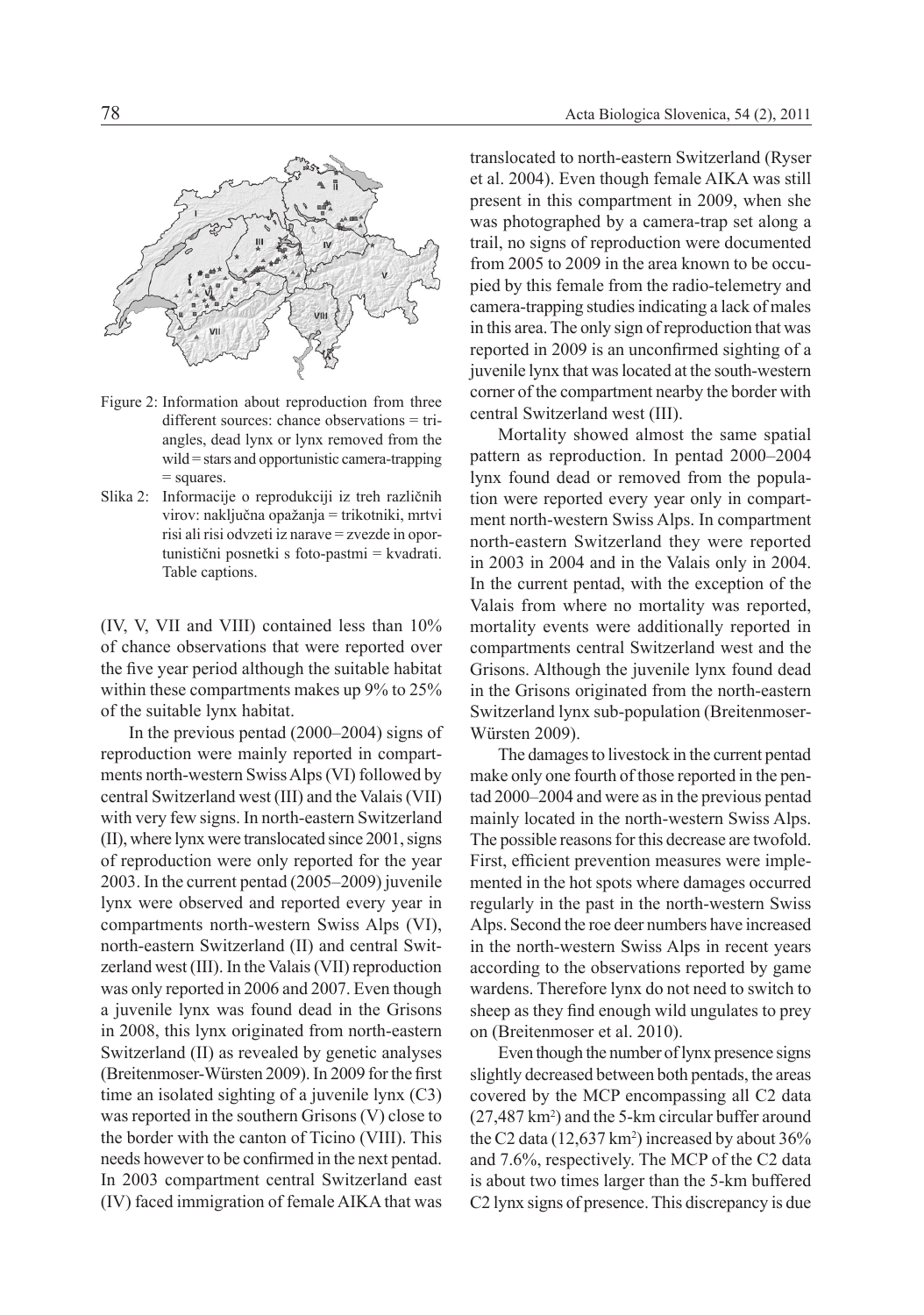to the strong fragmentation of the Alps by both artificial and natural barriers. As a consequence the suitable lynx habitat in the Swiss Alps has a patchy distribution (Zimmermann 2004). The MCP approach is not suitable to measure the absolute spatial expansion of the lynx population in this fragmented mountain range as it contains large parts of unoccupied or unsuitable habitat that will never be occupied by lynx. Besides, our results highlighted that it is not suitable to measure the relative changes in the spatial distribution as well as it overestimated the rate of spatial change almost by a factor five. To get a more reliable estimation of the »real« area occupied by the lynx in the fragmented Alpine habitat we buffered the C2 data with a 5-km radius since the last status report (2000–2004; Molinari-Jobin et al. 2006). Although the area resulting from the buffered C2 data collected over a five years period is closer to the »real« spatial distribution of the Alpine lynx population compared to the MCP approach, it does neither take into account imperfect detection into the estimation of the area occupied by lynx nor any dynamic processes such as colonisation and extinction. To palliate these shortcomings we recently started to use a multiple season site occupancy approach to analyse our lynx presence data (Zimmermann et al. in prep.).

## **Synthesis**

The north-western Swiss Alps is still the compartment with the highest number of reported lynx presence signs. As signs of reproduction and mortalities were reported every year we can conclude that the sub-population is functioning well. This compartment is followed by compartments central Switzerland west (III) and north-eastern Switzerland (II) where signs of reproduction and mortalities increased in the last pentad. All three lynx sub-populations acted as source in the current pentad. The translocation to north-eastern Switzerland is still the only significant contribution to the spatial increase of the lynx range in the last 10 years in the whole Alps (Molinari-Jobin et al. 2010). With about 8 independent lynx (KORA unpublished data), this small sub-population is however highly vulnerable. In the context of the Alpine population the north-eastern Switzerland

sub-population is very important for the future expansion of the lynx, as it could act as stepping stone to the eastern Alps and could enable to fill the gap towards west (compartment IV). During the current pentad it was documented that at least two individuals already left the compartment: sub-adult male B132 showed the longest dispersal ever reported in the Alps and dispersed over more than 200 km to the Trentino (Haller 2009) and a juvenile lynx died while dispersing in the Grisons (V). However such spontaneous migrations are generally far too rare to allow the establishment of a population and these individuals, if they survive their dispersal, remain isolated for years. However when immigration from different directions is possible – as it is currently the case for compartment central Switzerland West (IV) – the chances that several individuals settle down in a lynx-empty area and start to establish the classical social structure and finally reproduce are improved (Zimmermann et al. 2007). The status of the sub-population in the Valais (VII) is less clear. As almost no signs of reproduction and mortalities were reported over the pentad it acted more as sink than a source. In the remaining compartments there are only a few single individuals that did not yet establish a social structure. An occupancy-based population estimate by Zimmermann et al. (in prep.) based on the ratio of population size estimated by means of photographic capture-recapture analyses and occupancy values of occupied range estimated that about 111 (SE=10) independent lynx lived in the Swiss Alps for the period 2005–2009. This is higher than the 60–90 individuals estimated for the previous period.

### **Acknowledgements**

The KORA was supported by the Federal Office for the Environment (FOEN). We would like to thank all the state game wardens, hunters and nature lovers as well as the members of the lynx groups who have reported lynx observations for the monitoring program and/or helped with the setting and checking of the camera-traps during the systematic camera-trapping sessions. We are grateful to Hubert Potocnik for helpful comments on earlier version of this manuscript.